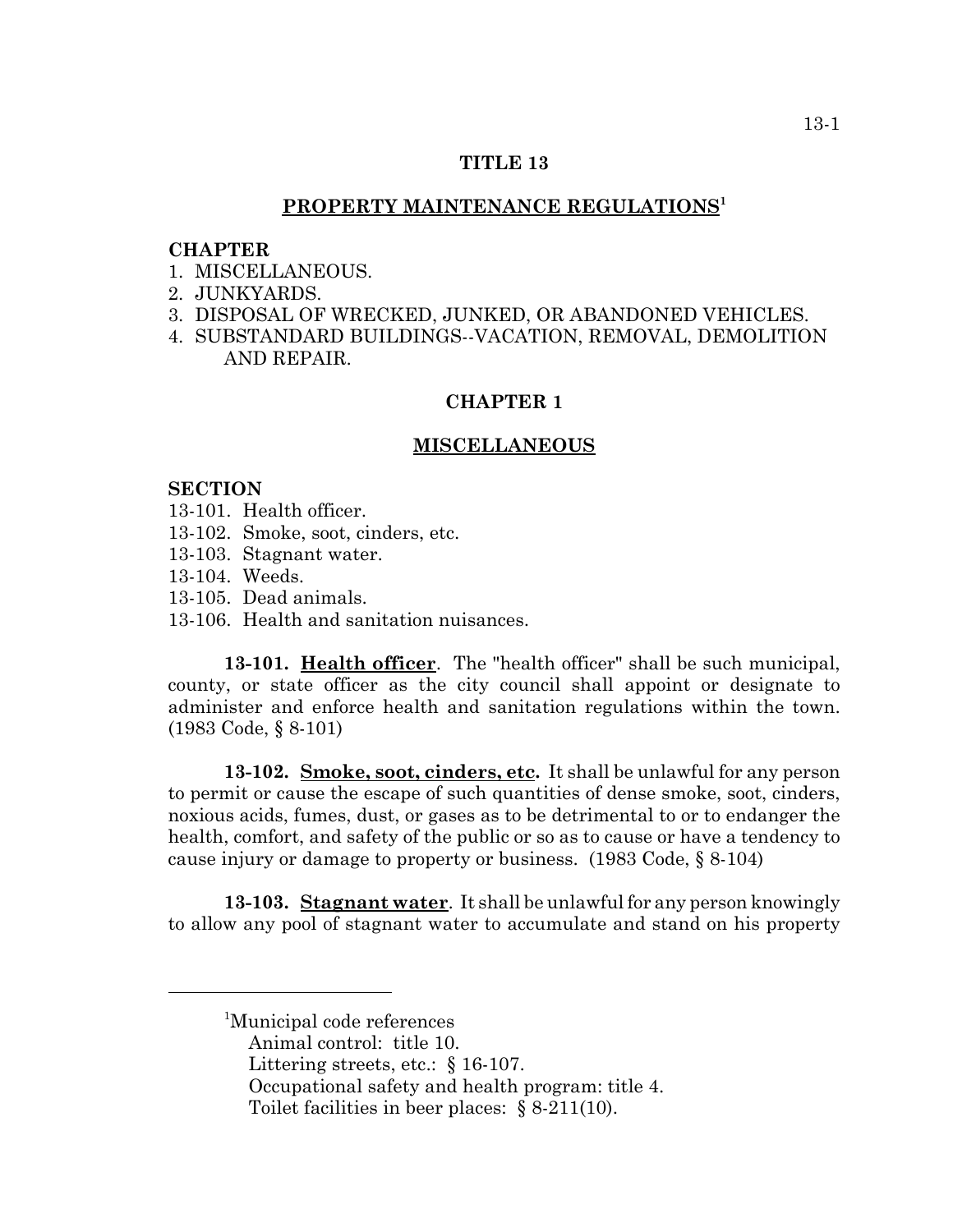$Change\ 4, June\ 27, 2013$  13-2

without treating it so as effectively to prevent the breeding of mosquitoes. (1983 Code, § 8-105)

**13-104. Weeds**. Every owner or tenant of property shall periodically cut the grass and other vegetation commonly recognized as weeds on his property, whether vacant or occupied, and it shall be unlawful for any person to fail to comply with an order by the city recorder or chief of police to cut such vegetation when it has reached a height of over eight inches (8").

Any failure to comply with an order to cut such vegetation when it has reached a height of over eight inches (8") within ten (10) days of notification shall result in the city cutting the vegetation and billing the property owner for the actual cost. (1983 Code, § 8-106, modified, as amended by Ord. #390, Jan. 2013)

**13-105. Dead animals**. Any person owning or having possession of any dead animal not intended for use as food shall promptly bury the same or notify the health officer and dispose of such animal in such manner as the health officer shall direct. (1983 Code, § 8-107)

**13-106. Health and sanitation nuisances**. It shall be unlawful for any person to permit any premises owned, occupied, or controlled by him to become or remain in a filthy condition, or permit the use or occupation of same in such a manner as to create noxious or offensive smells and odors in connection therewith, or to allow the accumulation or creation of unwholesome and offensive matter or the breeding of flies, rodents, or other vermin on the premises to the menace of the public health or the annoyance of people residing within the vicinity. (1983 Code, § 8-108)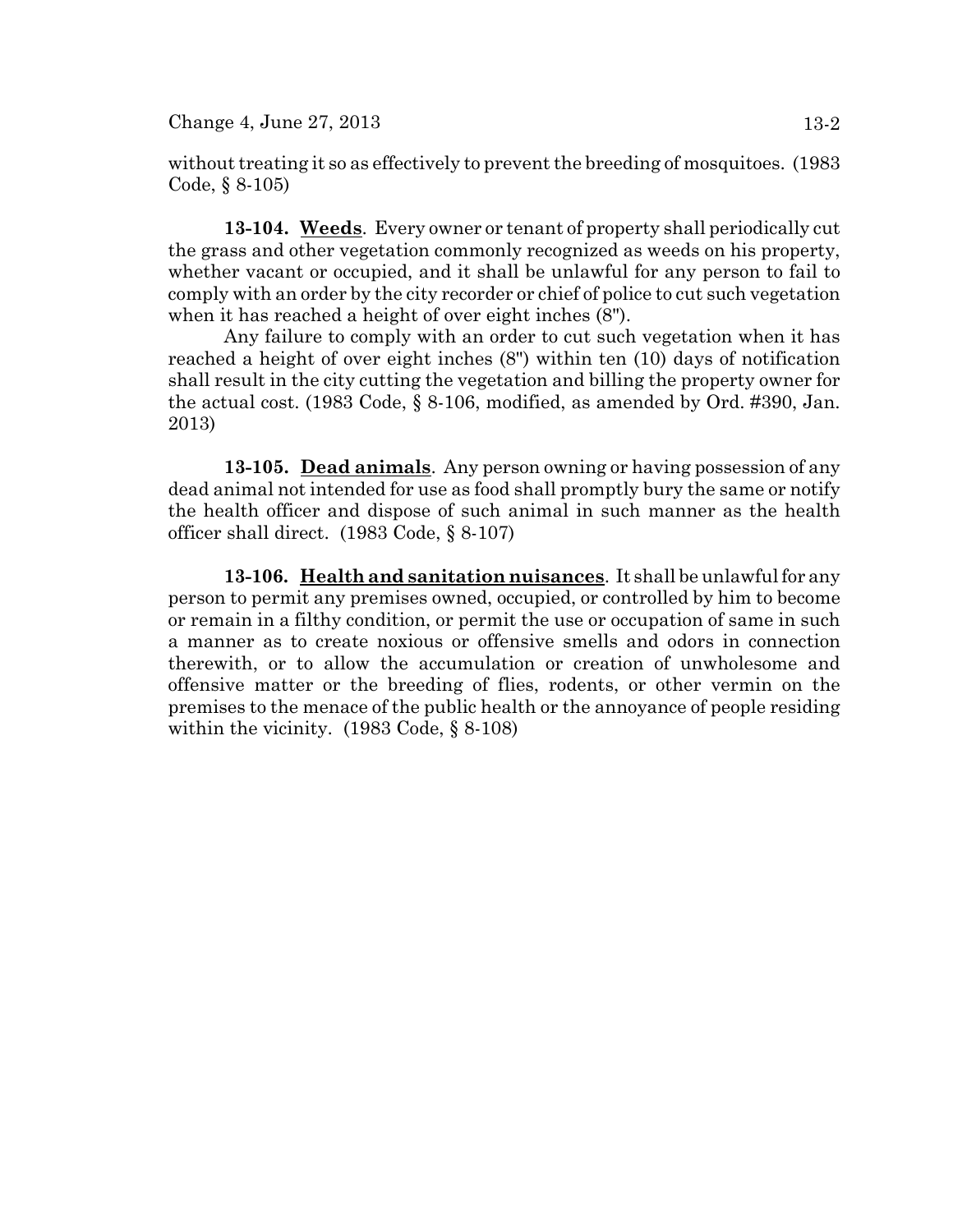## **CHAPTER 2**

## **JUNKYARDS**

### **SECTION**

13-201. Junkyards.

13-201. Junkyards.<sup>1</sup> All junkyards within the corporate limits shall be operated and maintained subject to the following regulations:

(1) All junk stored or kept in such yards shall be so kept that it will not catch and hold water in which mosquitoes may breed and so that it will not constitute a place, or places in which rats, mice, or other vermin may be harbored, reared, or propagated.

(2) All such junkyards shall be enclosed within close fitting plank or metal solid fences touching the ground on the bottom and being not less than six (6) feet in height, such fence to be built so that it will be impossible for stray cats and/or stray dogs to have access to such junkyards.

(3) Such yards shall be so maintained as to be in a sanitary condition and so as not to be a menace to the public health or safety. (1983 Code, § 8-109)

<sup>1</sup> State law reference

The provisions of this section were taken substantially from the Bristol ordinance upheld by the Tennessee Court of Appeals as being a reasonable and valid exercise of the police power in the case of Hagaman v. Slaughter, 49 Tenn. App. 338, 354 S.W.2d 818 (1961).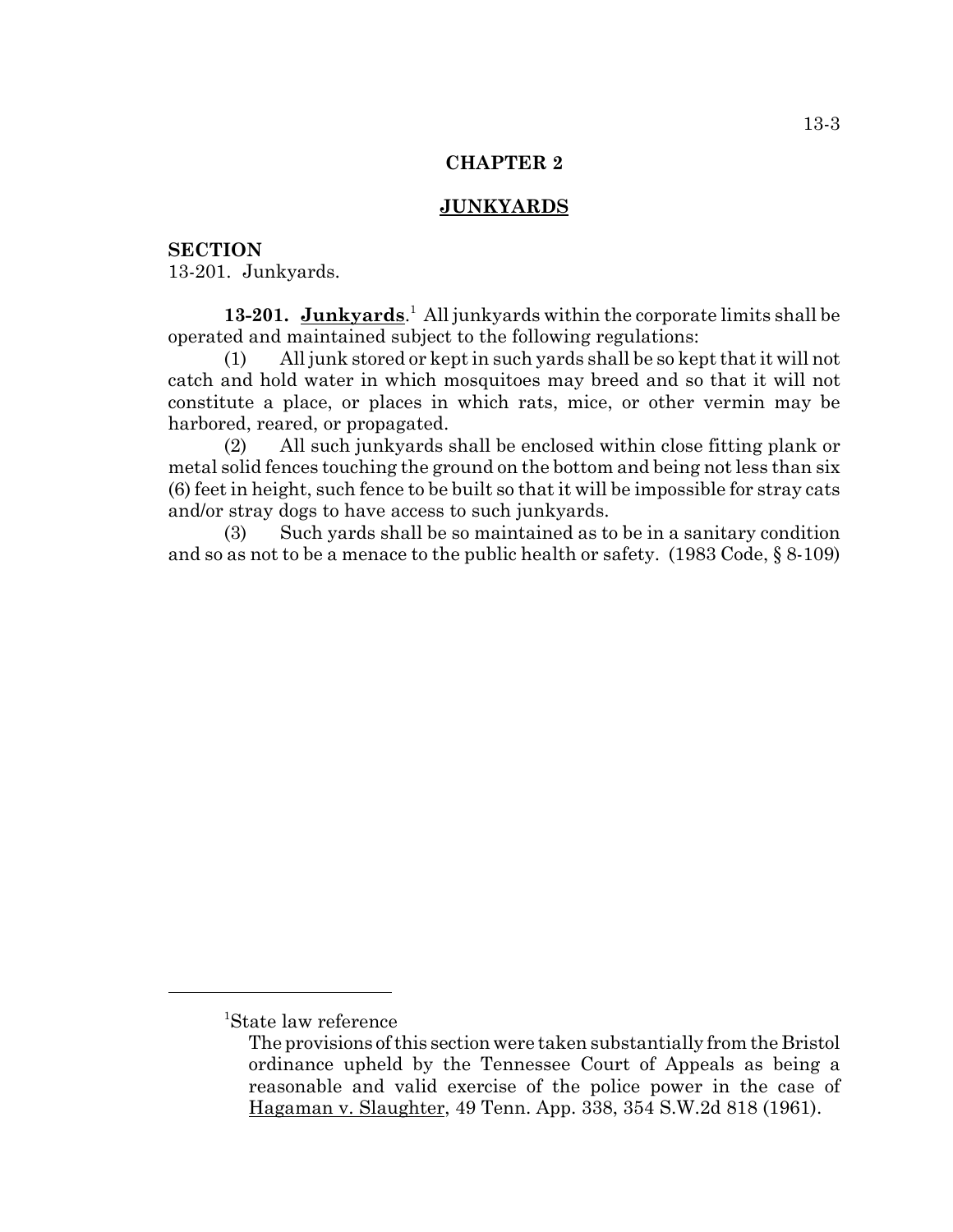#### **CHAPTER 3**

### **DISPOSAL OF WRECKED, JUNKED, OR ABANDONED VEHICLES**

#### **SECTION**

- 13-301. Wrecked, junked or abandoned vehicles prohibited.
- 13-302. Public nuisance.
- 13-303. Procedure for removal.
- 13-304. Notice.
- 13-305. Hearing.
- 13-306. Removal.
- 13-307. Storage of vehicles.
- 13-308. Expense of disposal charged to owner.
- 13-309. Penalty.
- 13-310. Delegation of authority.

**13-301. Wrecked, junked or abandoned vehicles prohibited**. It shall be unlawful to park, store or leave any motor or other vehicle as a wrecked, junked, partially dismantled, or abandoned condition, on public or private property in the Town of Carthage unless it is in connection with a purpose or business enterprise lawfully situated and licensed. (1983 Code, § 9-601)

**13-302. Public nuisance**. All vehicles within the terms of this chapter are hereby declared to be public nuisances. (1983 Code, § 9-602)

**13-303. Procedure for removal**. The owner of any such vehicle or the owner of the private property on which the same is located shall be responsible for its removal upon appropriate notice and the opportunity to be heard. Prior to commencing the hearing procedure set out in §§ 13-304 through 13-306 of this chapter, notices shall be sent to the owner or resident of the property upon which the said vehicle is located stating that the condition of said vehicle has caused a violation of this chapter and that unless this violation is corrected within twenty-four (24) hours, procedures will be commenced to affect the removal of the vehicle. Such twenty-four (24) hour notice, or one similar thereto, shall also be provided the vehicle owner and any lienholders to the extent that their names and addressed may be reasonably ascertained after the town has first been apprised of such violation. If in the opinion of the mayor, the chief of police, fire chief, health officer or their designees, an emergency situation exists, the vehicle may be immediately removed. (1983 Code, § 9-603)

**13-304. Notice**. If the twenty-four (24) hour preliminary notice does not accomplish the correction of the violation, the procedure hereinafter set out shall be invoked. A notice shall be directed to the owner of the vehicle and any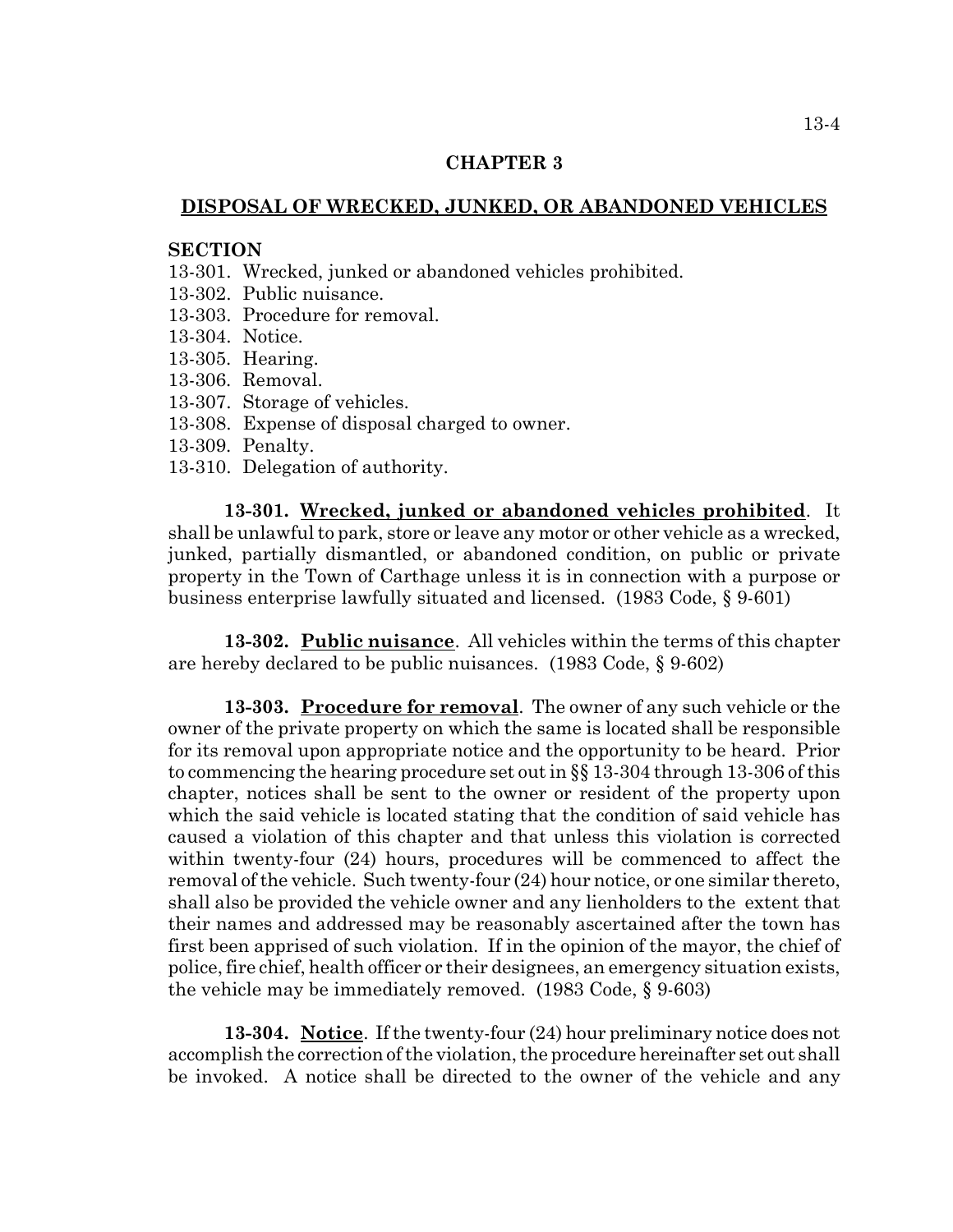lienholders, if known, and the owner of the premises where same is located at least two (2) days before the time for compliance therewith.

It shall be sufficient service of notice if it is posted in a conspicuous place upon the premises affected and a copy is mailed to such owners and lienholders at their last known address, place of residence or place of business. (1983 Code,  $§ 9-604)$ 

**13-305. Hearing**. Within two (2) days after the mailing or other service of said notice, the persons to whom the notices are directed, or their duly authorized agents, may file a written request for a hearing before the town council. The hearing shall be held as soon as practicable after the filing of the request therefor and the persons to whom the notices are directed shall be advised of the time and place of said hearing at least five (5) days in advance thereof. At any such hearing the city and the persons to whom the notices have been directed may introduce such witnesses and evidence as is deemed necessary and proper by the town council. (1983 Code, § 9-605)

**13-306. Removal**. If the violation described in the notice has not been remedied within five (5) days of the mailing or service thereof, or in the event that a notice requesting a hearing is timely filed and the existence of the violation is affirmed by the town council after hearing, pursuant to the police power to do all things whatsoever necessary for promoting or maintaining the general welfare of the town or its inhabitants, said vehicle shall be removed and taken into the possession of the town. Any town trucks or other vehicles used for such removal, other than town vehicles, shall be covered by insurance the form and extent of which shall be approved by the town council. (1983 Code, § 9- 606)

**13-307. Storage of vehicles**. If the vehicle owner pays the town for all expenses involved in the removal and storage of same within ten (10) days of such removal, and indicates, in writing, that such vehicle will not be taken to a location where it will be in violation of § 13-301 above, possession shall be relinquished to such owner. If possession is not thus relinquished to the owner, the mayor shall sell any such vehicles after publication of notice thereof ten (10) days prior to the sale in a newspaper of general circulation in the town. (1983 Code, § 9-607)

**13-308. Expense of disposal charged to owner**. All costs and expenses incurred by the town in carrying out the provisions of this chapter shall be and constitute a charge and lien against:

(1) The owner of the vehicle,

(2) The owner of the real property when it is determined that the vehicle belongs to said owner, and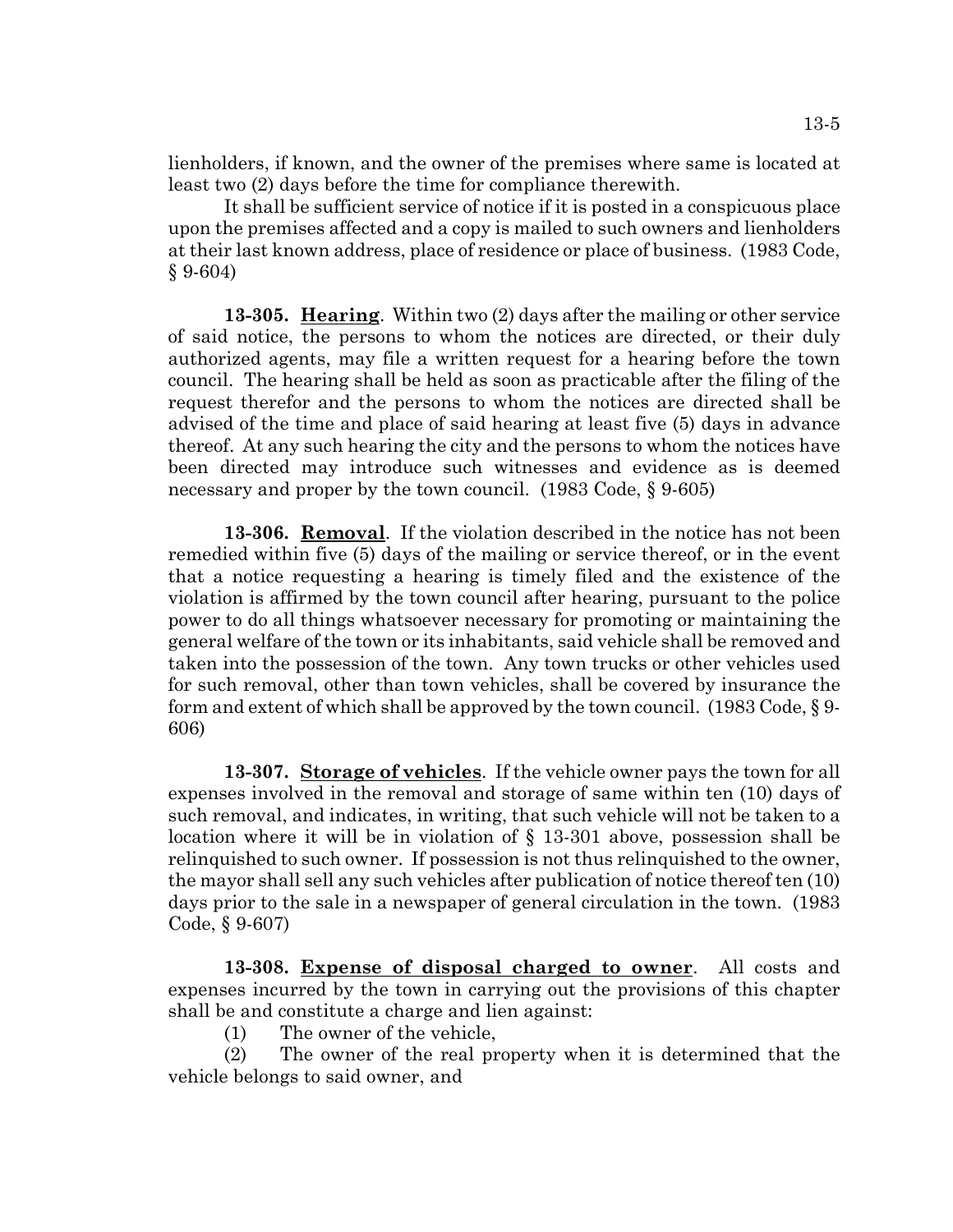(3) The vehicle until paid with interest to secure at the rate of six (6) percent annually. (1983 Code, § 9-608)

**13-309. Penalty**. Any person violating any provision of this chapter shall be fined in accordance with the general penalty provision of this code. (1983 Code, § 9-609)

**13-310. Delegation of authority**. The mayor is hereby authorized to designate the agency or department to implement the provisions of this chapter. (1983 Code, § 9-610)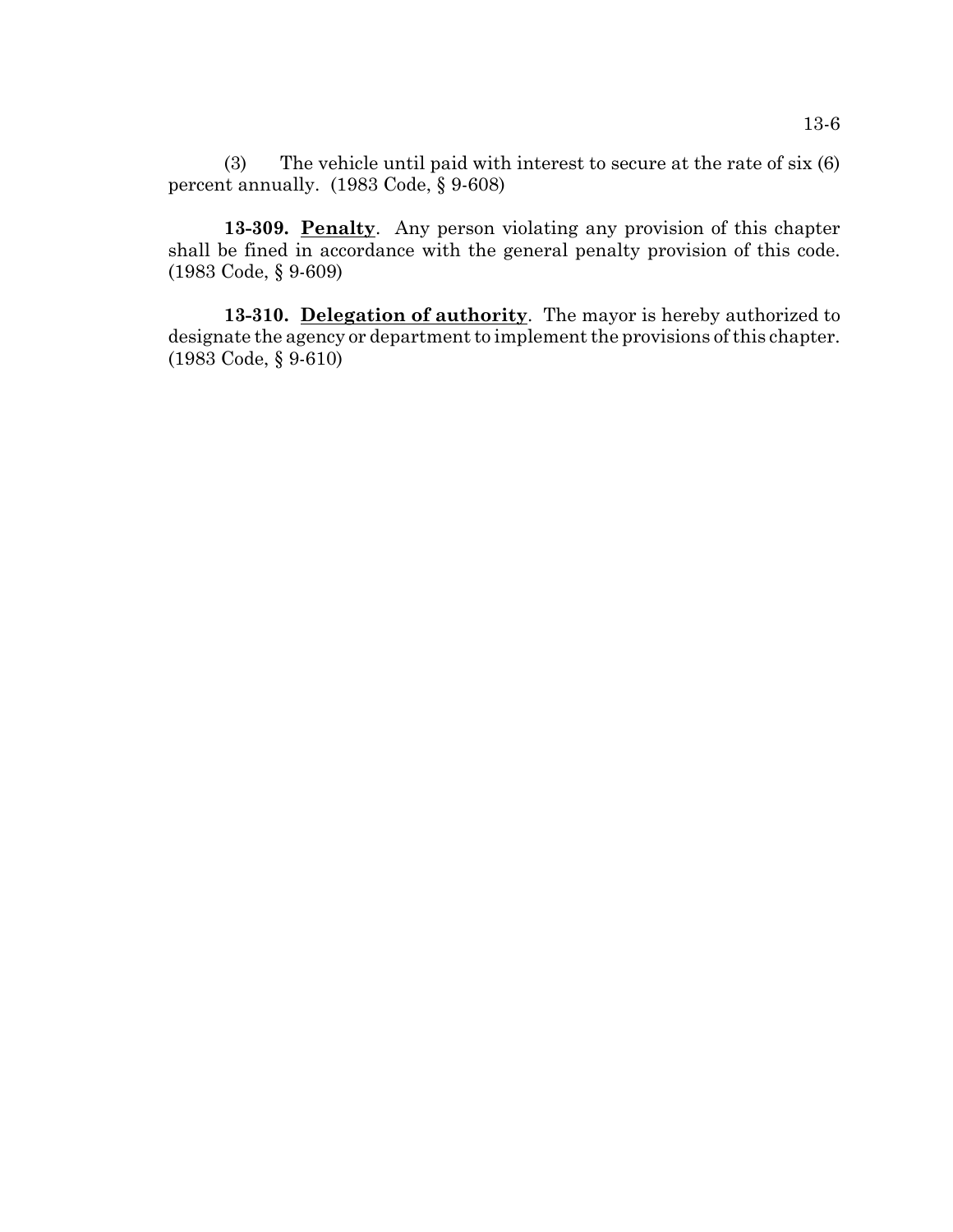## **CHAPTER 4**

# **SUBSTANDARD BUILDINGS--VACATION, REMOVAL, DEMOLITION AND REPAIR1**

## **SECTION**

13-401. Purpose and scope.

- 13-402. Dangerous buildings defined.
- 13-403. Dangerous buildings declared public nuisances.
- 13-404. Duties of building inspector.
- 13-405. Duties of the town council.
- 13-406. Duties of city attorney.
- 13-407. Duties of fire and police departments.
- 13-408. Emergency cases.
- 13-409. When owner absent from town.
- 13-410. Standards to be applied by the building inspector and town council.
- 13-411. Violation; penalties.
- 13-412. Administrative liability.

**13-401. Purpose and scope**. The purpose and scope of this chapter are to provide for the vacation, removal, repair or demolition of any dangerous building and structure in the Town of Carthage which is or threatens to be a public nuisance, is dangerous to the health, morals, safety, or general welfare of the people of the Town of Carthage, or which constitutes a fire menace, and to provide for the assessment of the costs of such vacation, removal, repair or demolition as a municipal lien against such premises, and to provide for the recovery of such costs in an action at law. (1983 Code, § 4-601)

**13-402. Dangerous buildings defined**. Any building or structure of any kind which has any one or combination of the following defects shall be deemed a dangerous building within the context of this chapter:

(1) Those whose interior walls or other vertical structural members list, lean or buckle to such an extent that a plumb line passing through the center of gravity falls outside of the middle third of its base.

(2) Those which, exclusive of the foundation, show thirty-three (33) percent or more, of damage or deterioration of the supporting member or members, or fifty (50) percent of damage or deterioration of the non-supporting enclosing or outside walls or covering.

1 Charter reference

Removal of old and dilapidated buildings, etc.: § 9.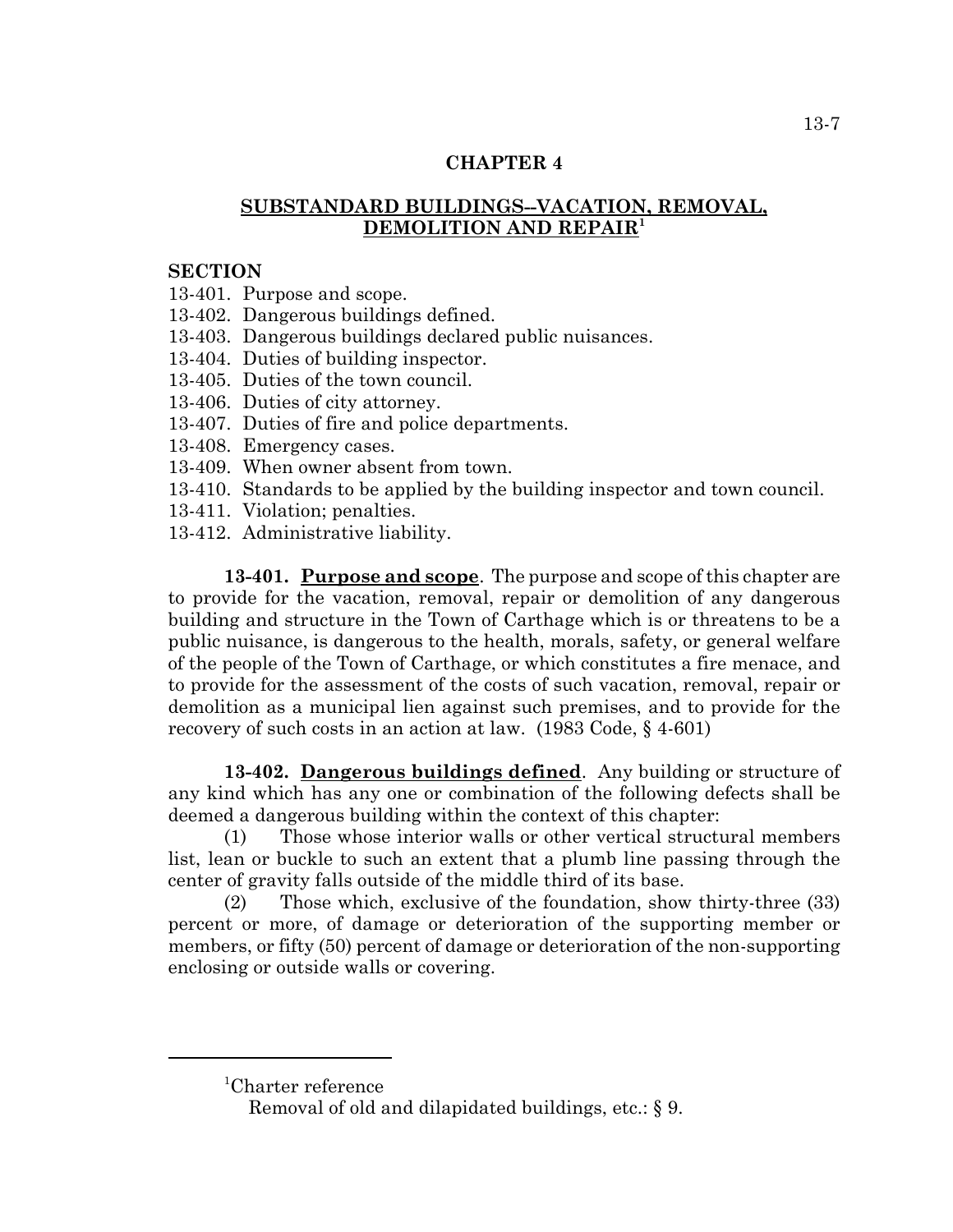(3) Those which have improperly distributed loads upon the floors or roofs or in which the same are overloaded, or which have insufficient strength to be reasonably safe for the purpose used.

(4) Those which have been damaged by fire, wind or other causes so as to have become dangerous to life, safety, morals, or the general health and welfare of the occupants or the people of the Town of Carthage.

(5) Those which have become or are so dilapidated, decayed, unsafe, unsanitary or which so utterly fail to provide the amenities essential to decent living that they are unfit for human habitation, or are likely to cause sickness or disease, so as to work injury to the health, morals, safety or general welfare of those living therein.

(6) Those having light, air, and sanitation facilities which are inadequate to protect the health, morals, safety, or general welfare of human beings who live or may live therein.

(7) Those having inadequate facilities for egress in case of fire or panic or those having insufficient stairways, elevators, fire escapes, or other means of communication.

(8) Those which have parts thereof which are so attached that they may fall and injure members of the public or property.

(9) Those which because of their condition are unsafe, unsanitary, or dangerous to the health, morals, safety or general welfare of the people of this town.

(10) Those buildings existing in violation of any provision of the building code of this town, or any provision of the fire prevention code, or other ordinances of this town. (1983 Code, § 4-602)

**13-403. Dangerous buildings declared public nuisances**. All dangerous buildings within the terms of § 13-402 above are hereby declared to be public nuisances, and shall be vacated, removed, repaired or demolished as provided in this chapter. (1983 Code, § 4-603)

**13-404. Duties of the building inspector**. The building inspector shall:

(1) Inspect or cause to be inspected semi-annually, all public buildings, schools, halls, churches, theaters, hotels, tenements, commercial, manufacturing, or loft buildings for the purpose of determining whether any conditions exist which render such places a dangerous building within the terms of § 13-402 of this chapter.

(2) Inspect any building, wall or structure about which complaints are filed by any person to the effect that a building, wall or structure is or may be existing in violation of this chapter.

(3) Inspect any building, wall or structure reported by the fire or police departments of the town as probably existing in violation of the terms of this chapter.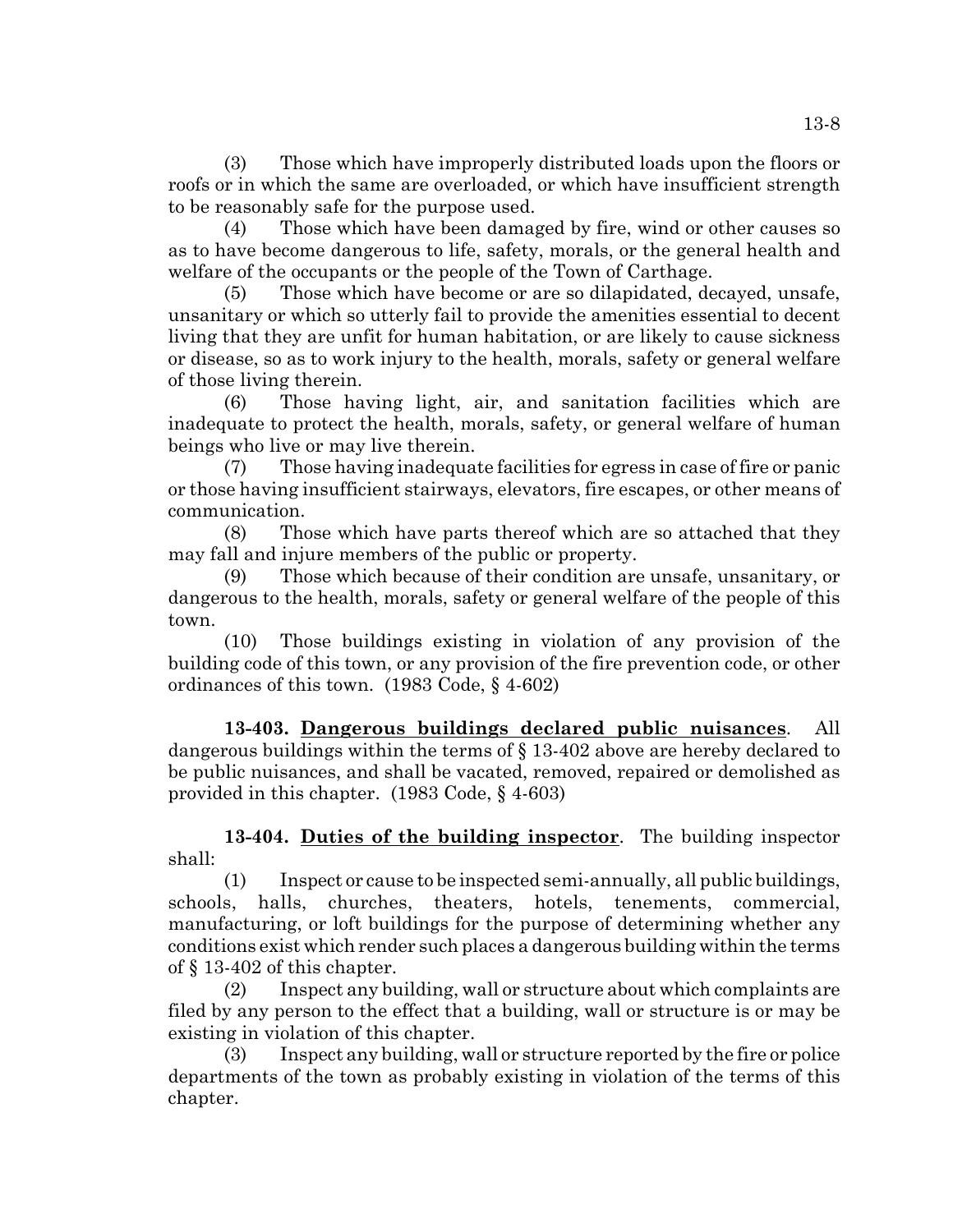(4) Notify in writing the owner, occupant, lessee, mortgagee, agent and all other persons having an interest in said building as shown by the land records of the recorder of deeds of Smith County, of any building found by him to be a dangerous building within the standards set forth in § 13-402 of this chapter, that:

(a) The owner must vacate, or repair, or demolish said building in accordance with the terms of the notice and this chapter;

(b) The occupant or lessee must vacate said building or may have it repaired in accordance with the notice and remain in possession;

(c) The mortgagee, agent or other persons having an interest in said building as shown by the land records of the recorder of deeds of the County of Smith may at his own risk repair, vacate, or demolish said building or have such work or act done; provided that any person notified under this subsection to repair, vacate, or demolish any building shall be given such reasonable time, not exceeding 30 days, as may be necessary to do, or have done, the work or act required by the notice provided for herein.

(5) Set forth in the notice provided for in subsection (4) above, a description of the building, or structure deemed unsafe, a statement of the particulars which make the building or structure a dangerous building and an order requiring the same to be put in such condition as to comply with the terms of this chapter within such length of time, not exceeding 30 days, as is reasonable.

(6) Report to the town council with the notice provided for in subsection (4) and (5) above.

(7) Appear at all hearings conducted by the town council, and testify as to the condition of dangerous buildings.

(8) Place a notice on all dangerous buildings reading as follows:

"THIS BUILDING HAS BEEN FOUND TO BE A DANGEROUS BUILDING BY THE BUILDING INSPECTOR. THIS NOTICE IS TO REMAIN ON THIS BUILDING UNTIL IT IS REPAIRED, VACATED, OR DEMOLISHED IN ACCORDANCE WITH THE NOTICE WHICH HAS BEEN GIVEN THE OWNER, OCCUPANT, LESSEE, MORTGAGEE, OR AGENT OF THIS BUILDING, AND ALL OTHER PERSONS HAVING INTEREST IN SAID BUILDING AS SHOWN BY THE LAND RECORDS OF THE RECORDER OF DEEDS OF SMITH COUNTY. IT IS UNLAWFUL TO REMOVE THIS NOTICE UNTIL SUCH NOTICE IS COMPLIED WITH." (1983 Code, § 4-604)

**13-405. Duties of the town council**. The town council shall:

(1) Upon receipt of a report of the building inspector as provided for in § 13-404(6), give written notice to the owner, occupant, mortgagee, lessee, agent, and all other persons having an interest in said building as shown by the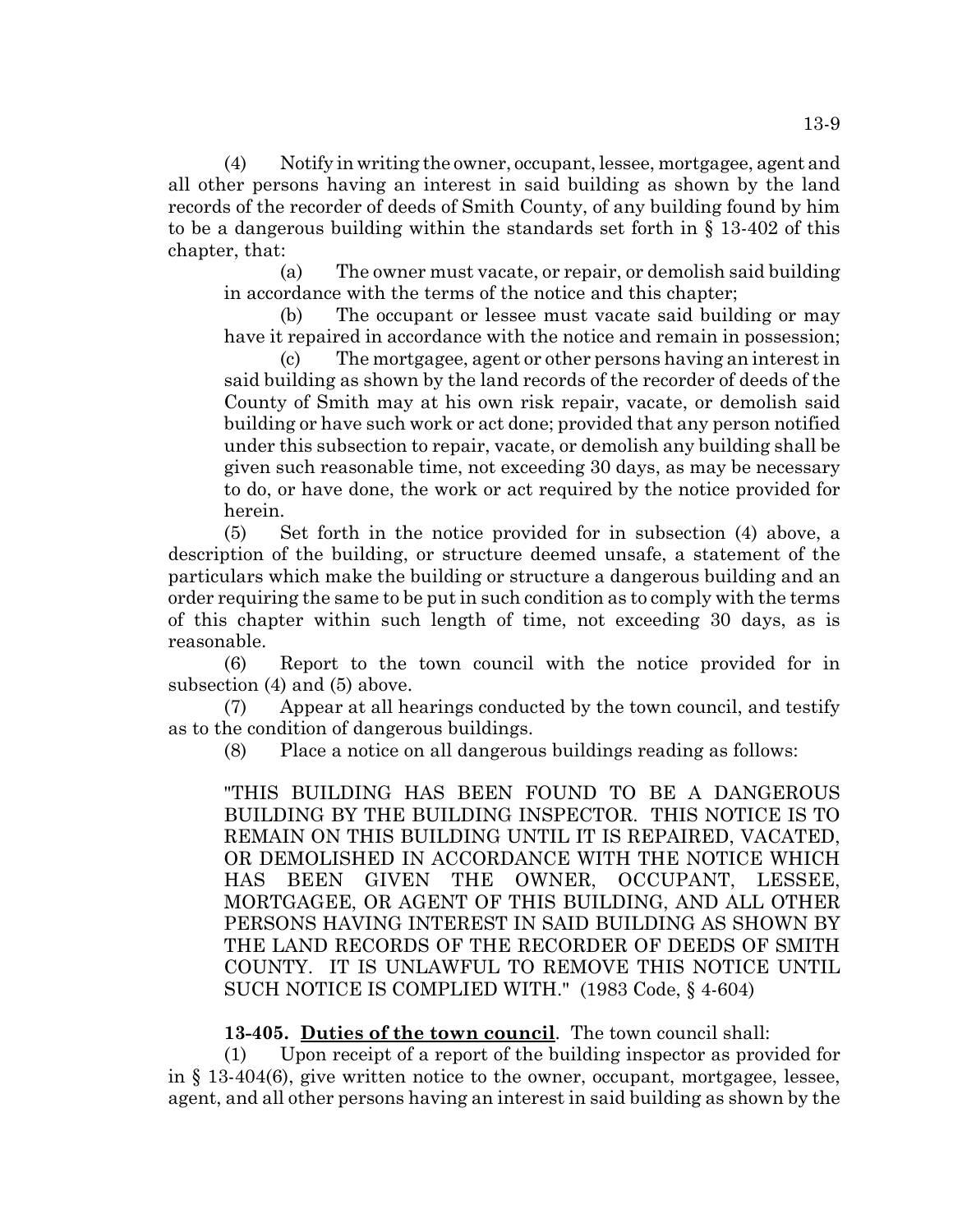land records of the recorder of deeds of Smith County to appear before him on the date specified in the notice to show cause why the building or structure reported to be a dangerous building should not be repaired, vacated, or demolished in accordance with the statement of particulars set forth in the building inspector's notice provided for herein in § 13-403(5).

(2) Hold a hearing and hear such testimony as the building inspector or the owner, occupant, mortgagee, lessee, or any other person having an interest in said building as shown by the land records of the recorder of deeds of Smith County shall offer relative to the "dangerous building."

(3) Make written findings of fact from the testimony offered pursuant to subsection (2) above as to whether or not the building in question is a dangerous building within the terms of § 13-402 hereof.

(4) Issue an order based upon findings of fact made pursuant to subsection (3) above commanding the owner, occupant, mortgagee, lessee, agent and all other persons having an interest in said building as shown by the land records of the recorder of deeds of Smith County, to repair, vacate or demolish any building found to be a "dangerous building" within the terms of this chapter and provided that any person so notified, except the owners, shall have the privilege of either vacating or repairing said dangerous building; or any person not the owner of said dangerous building but having an interest in said building as shown by the land records of the recorder of deeds of Smith County may demolish said dangerous building at his own risk to prevent the acquiring of a lien against the land upon which said "dangerous building" stands by the town as provided in subsection (5) below.

(5) If the owner, occupant, mortgagee, or lessee fails to comply with the order provided for in subsection (4) above within 10 days, the town council shall cause such building or structure to be repaired, vacated, or demolished as the facts may warrant, under the standards hereinbefore provided for in § 13-402 of this chapter, and shall with the assistance of the city attorney cause the costs of such repair, vacation, or demolition to be charged against the land on which the building existed as a municipal lien or cause such costs to be added to the tax duplicate as an assessment, or to be levied as a special tax against the land upon which the building stands or did stand, or to be recovered in a suit at law against the owner; provided, that in cases where such procedure is desirable and any delay thereby caused will not be dangerous to the health, morals, safety, or general welfare of the people of this city, the town council shall notify the city attorney to take legal action to force the owner to make all necessary repairs or demolish the building.

(6) Report to the city attorney the names of all persons not complying with the order provided for in subsection (4) above. (1983 Code, § 4-605)

# **13-406. Duties of city attorney**. The city attorney shall:

(1) Prosecute all persons failing to comply with the terms of the notices provided for herein in  $\S$  13-404(4) and (5).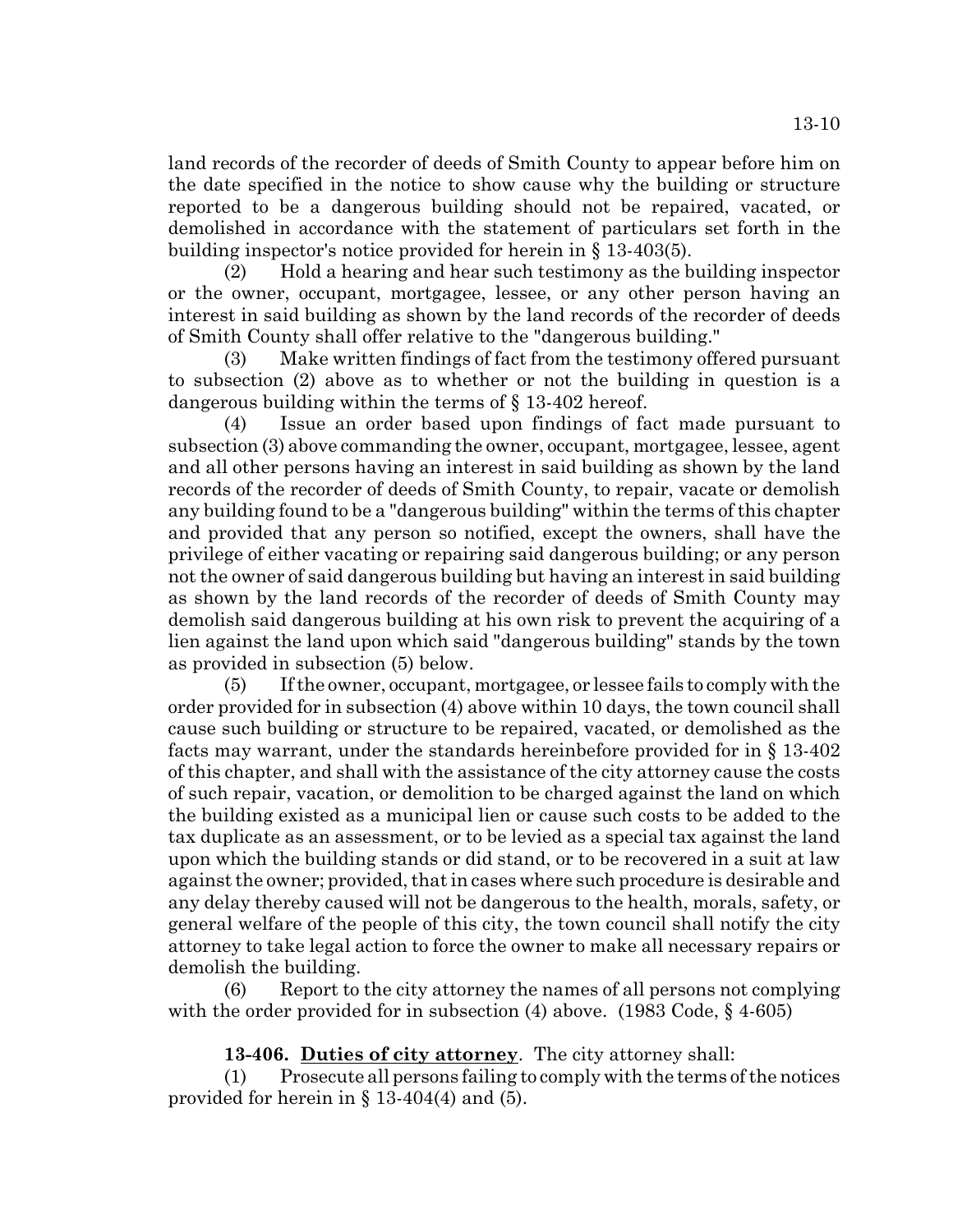(2) Appear at all hearings before the town council in regard to dangerous buildings.

(3) Bring suit to collect all municipal liens, assessments, or costs incurred by the town council in repairing or causing to be vacated or demolished dangerous buildings.

(4) Take such other legal action as is necessary to carry out the terms and provisions of this chapter. (1983 Code, § 4-606)

**13-407. Duties of fire and police departments**. The employees of the fire and police departments shall make a report in writing to the building inspector of all buildings or structures which are, may be, or are suspected of being dangerous buildings within the terms of § 13-402. Such reports must be delivered to the building inspector within twenty-four (24) hours of the discovery of such buildings or structures by said employees. (1983 Code, § 4-607)

**13-408. Emergency cases**. In cases where it reasonably appears that there is immediate danger to the life or safety of any person unless a dangerous building as defined herein is immediately repaired, vacated, or demolished, the building inspector shall report such facts to the town council and the town council shall cause the immediate repair, vacation, or demolition of such dangerous building. The costs of such emergency repair, vacation or demolition of such "dangerous building" shall be collected in the same manner as provided in § 13-405(5). (1983 Code, § 4-608)

**13-409. When owner absent from town**. In cases, except emergency cases, where the owner, occupant, lessee, or mortgagee is absent from the town all notices or orders provided for herein shall be sent by registered mail to the owner, occupant, mortgagee, lessee and all other persons having an interest in said building as shown by the land records of the recorder of deeds of Smith County to the last known address of each, and a copy of such notice shall be posted in a conspicuous place on the dangerous building to which it relates. Such mailing and posting shall be deemed adequate service. (1983 Code, § 4-609)

**13-410. Standards to be applied by the building inspector and town council**. The following standards shall be followed in substance by the building inspector and town council in ordering the vacation, removal, repair or demolition of any structure or building:

(1) If the dangerous building can reasonably be repaired so that it will no longer exist in violation of the terms of this chapter it shall be ordered repaired.

(2) If the dangerous building is in such condition as to make it dangerous to the health, morals, safety, or general welfare of its occupants it shall be ordered to be vacated.